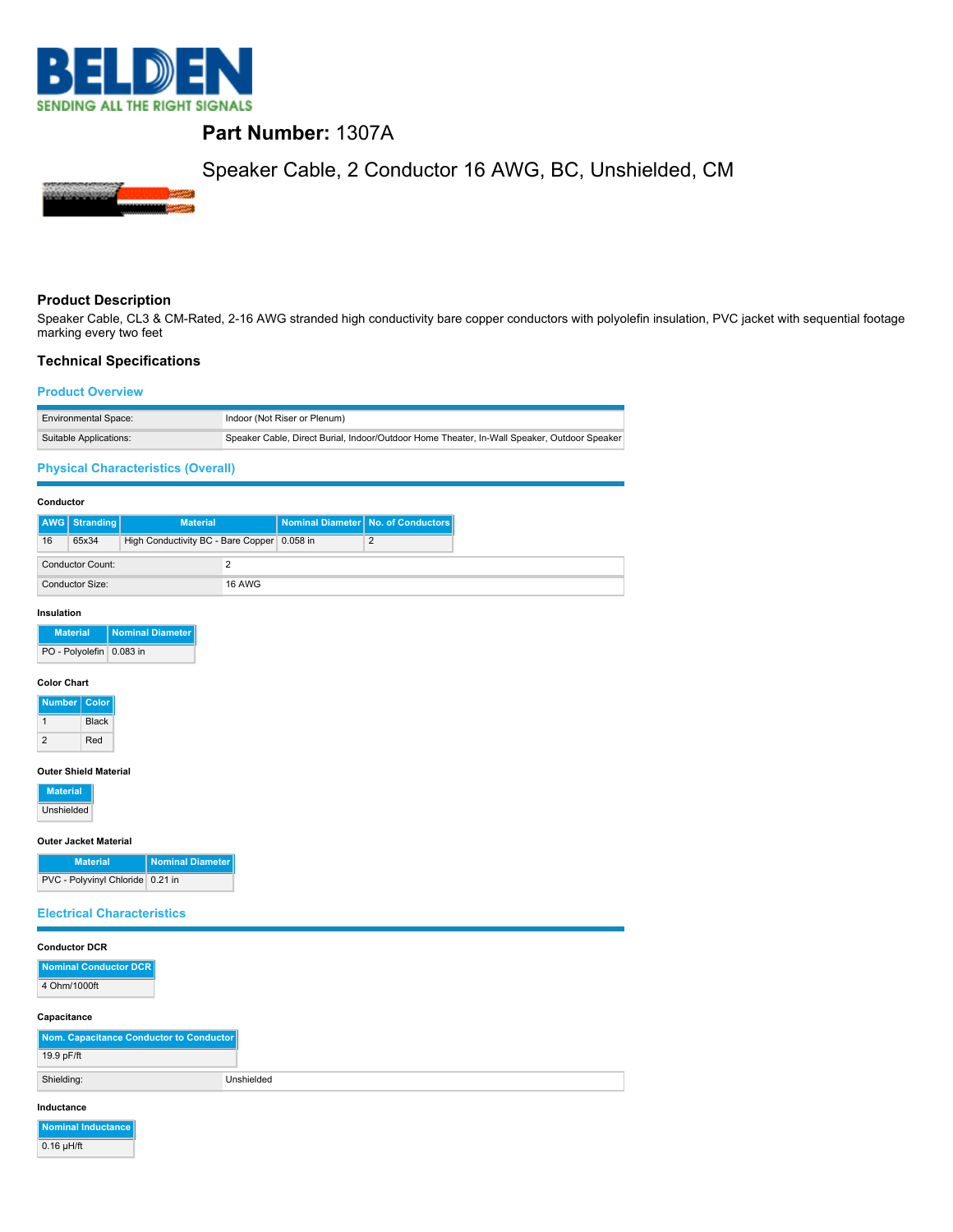# **Delay**

| Nominal Velocity of Propagation (VP) [%] |
|------------------------------------------|
| 66 %                                     |

# **Current**

| <b>Max. Recommended Current [A]</b> |
|-------------------------------------|
| 9 Amps per conductor @ 25°C         |

### **Voltage**

**UL Voltage Rating** 300V RMS

# **Temperature Range**

| UL Temp Rating:       |                         |
|-----------------------|-------------------------|
| Operating Temp Range: | $^\circ$ -20°C To +75°C |

### **Mechanical Characteristics**

| Bulk Cable Weight:               | 27 lbs/1000ft |
|----------------------------------|---------------|
| Max Recommended Pulling Tension: | 65 lbs        |
| Min Bend Radius/Minor Axis:      | $2$ in        |
|                                  |               |

### **Standards**

| NEC/(UL) Specification:  | CL3, CM |
|--------------------------|---------|
| CEC/C(UL) Specification: | СM      |
| <b>CPR Euroclass:</b>    | Eca     |

# **Applicable Environmental and Other Programs**

| EU Directive 2000/53/EC (ELV):                   | Yes                           |
|--------------------------------------------------|-------------------------------|
| EU Directive 2003/96/EC (BFR):                   | Yes                           |
| EU Directive 2011/65/EU (ROHS II):               | Yes                           |
| EU Directive 2012/19/EU (WEEE):                  | Yes                           |
| EU Directive 2015/863/EU:                        | Yes                           |
| EU Directive Compliance:                         | EU Directive 2003/11/EC (BFR) |
| EU RoHS Compliance Date (yyyy-mm-dd): 2005-07-01 |                               |
| CA Prop 65 (CJ for Wire & Cable):                | Yes                           |
| MII Order #39 (China RoHS):                      | Yes                           |

# **Suitability**

| - Cuitability<br>Indoor:             | Yes |
|--------------------------------------|-----|
| $C_{11}$<br>arahility of<br>:Jutdoor | Yes |

# **Flammability, LS0H, Toxicity Testing**

| UL Flammability:   | UL1581 Vertical Flame and FT-1 Flame Test |  |
|--------------------|-------------------------------------------|--|
| CSA Flammability:  |                                           |  |
| UL Voltage Rating: | 300 V RMS                                 |  |

# **Plenum/Non-Plenum**

| Plenum (Y/N):  | No |
|----------------|----|
| Plenum Number: |    |

### **Part Number**

| Item#         | Color              | <b>Footnote</b> |
|---------------|--------------------|-----------------|
| 1307A 0101000 | <b>BLACK</b>       | C               |
| 1307A 010U500 | <b>BI ACK</b>      |                 |
| 1307A 006U500 | <b>BLUE, LIGHT</b> |                 |
| 1307A 0081000 | GRAY               | C               |
| 1307A 008U500 | GRAY               |                 |
| 1307A N3UU500 | <b>GREEN, MIL</b>  |                 |